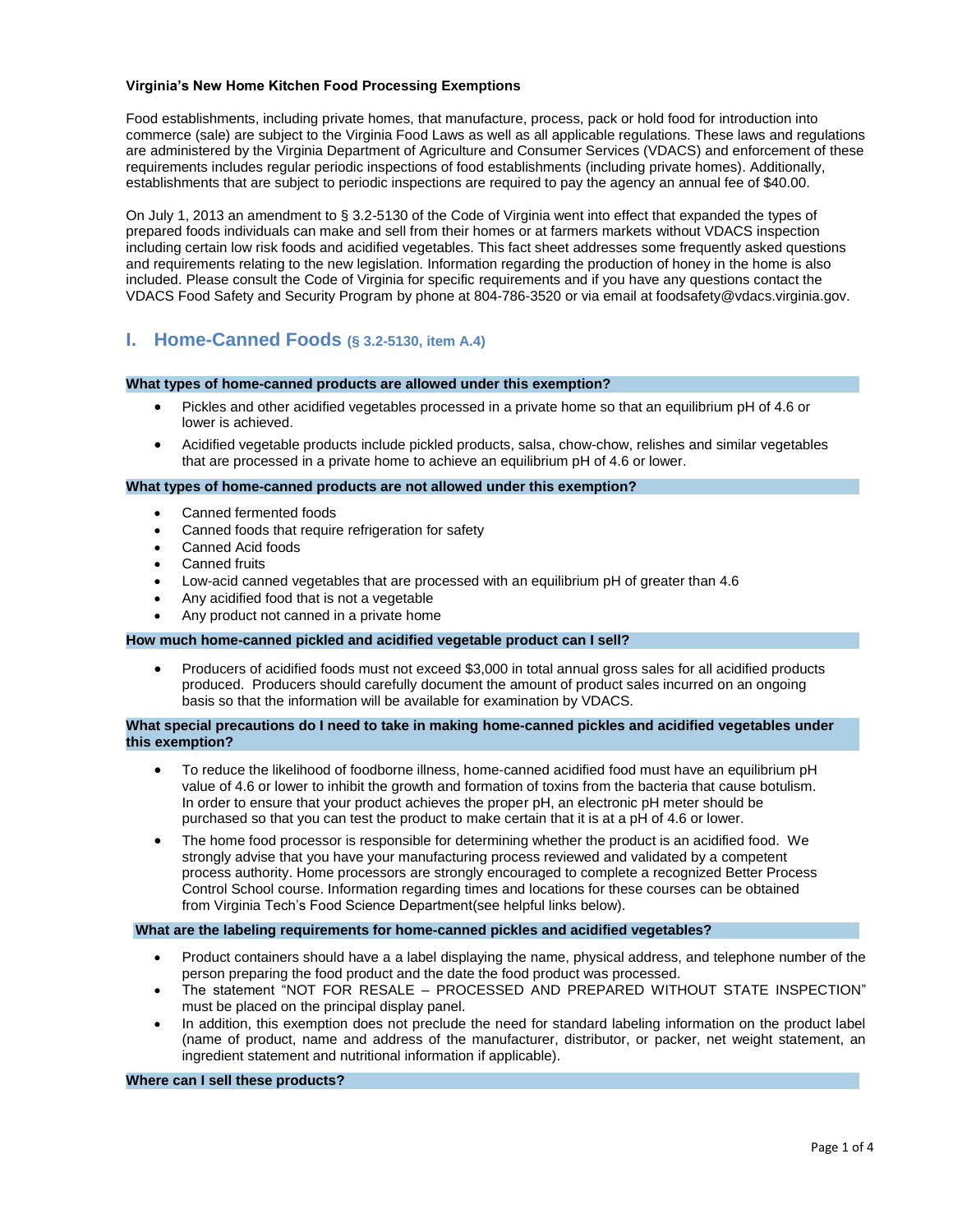- Farmers markets
- From the private home where the product is manufactured

## **Who can I sell them to?**

To an individual for his/her own consumption

## **Where can't I sell these products?**

- To other businesses (including retail establishments such as grocery stores or supermarkets)
- For resale
- On the internet
- Across state lines (interstate commerce)

## **Am I required to pay the annual \$40.00 fee to the agency?**

 No. Although you are still required to comply with all applicable laws and regulations, since you are exempt from the agency's periodic inspections, you will no longer be required to pay the annual fee. If you receive a bill from VDACS requesting that you pay the annual fee, please contact our agency at 804-786-3520 or foodsafety@vdacs.virginia.gov so that the matter can be resolved.

### **Additional Information Regarding pH**

## **What is pH?**

pH is a measurement of acidity or alkalinity using a numerical scale between 1 and 14. A pH value of 1 is most acidic, a pH value of 7 is neutral and values above 7 are referred to as basic or alkaline.

## **How is pH measured?**

- Electronic pH meters are very accurate and pocket sized units are available for around \$100.
- Paper strips are NOT accurate enough to measure acidity of home-canned and home-processed foods.

## **What is equilibrium pH?**

- The pH of a food product after the food acid (e.g. vinegar) is distributed equally throughout the product.
- For example, the initial pH of the pickled cucumber that has been recently canned, will not be the same a few weeks later. It takes time for the vinegar (which is acid) to penetrate and distribute into the cucumbers. Therefore, testing the pH of only the brine (liquid) portion of a recently canned and processed product is not accurate.

### **How do you determine a product's equilibrium pH?**

- For foods canned and processed less than 2 months: Food sample need to be finely ground in a blender prior to pH testing.
- For foods with a process date greater than 2 months: pH may be taken of the brine only since all contents of the canned product should be in equilibrium.

### **Who can test for pH?**

- The person that processed the food as long as they are capable of performing an accurate pH test.
- When testing, follow the same recipe and procedures for each batch of food to be tested.
- A separate pH test is required for each different product offered for sale under this exemption
- Private laboratories
- Universities

## **Examples of pH for different foods**

- Dill pickles (pH 2.6-3.8)
- Tomatoes (pH 3.7-4.9)
- Distilled water (pH 7)
- Garlic (pH 5.3-6.3)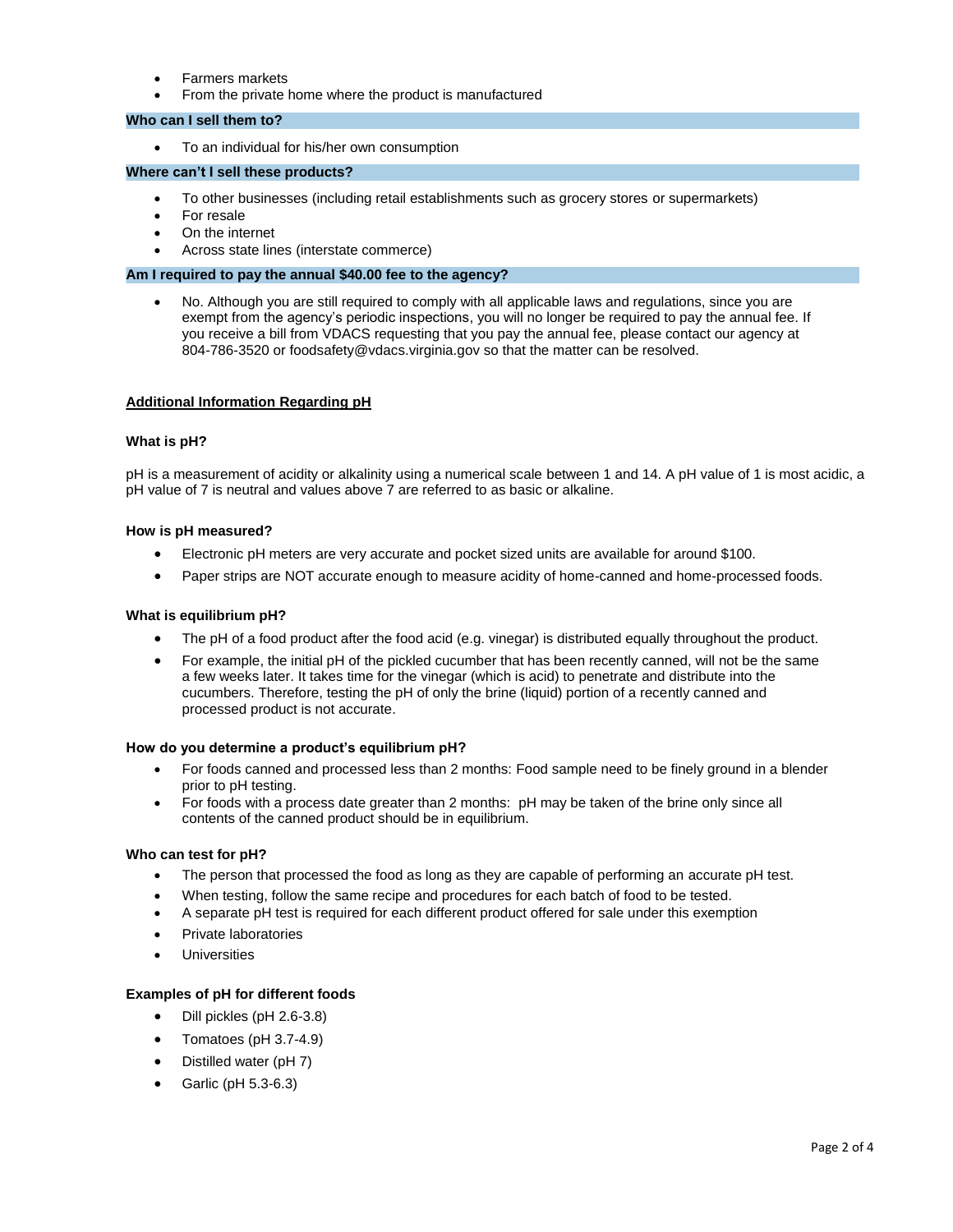# **II. Low Risk Foods (§ 3.2-5130, item A.3)**

## **What types of home-processed low risk food products are allowed under this exemption?**

- The original exemption included candies, jams and jellies not considered to be low-acid or acidified lowacid products and baked goods that do not require time or temperature control for safety and are produced in a private home.
- The expanded exemption includes the following additional products produced in a private home: dried fruits, dry herbs, dry seasonings, dry mixtures, coated and uncoated nuts, vinegars and flavored vinegars, popcorn, popcorn balls, cotton candy, dried pasta, dry baking mixes, roasted coffee, dried tea, cereals, trail mixes and granola.

## **What are the labeling requirements for food products in the low risk foods category?**

- Product containers should have a label displaying the name, physical address, and telephone number of the person preparing the food product and the date the food product was processed.
- The statement "NOT FOR RESALE PROCESSED AND PREPARED WITHOUT STATE INSPECTION" must be placed on the principal display panel.
- In addition, this exemption does not preclude the need for standard labeling information on the product label (name of product, name and address of the manufacturer, distributor, or packer, net weight statement, an ingredient statement and possibly nutritional information).

## **Where can I sell these products and who can I sell them to?**

- Farmers markets
- From the private home where the product is manufactured
- To an individual for his/her own consumption

### **Where can't I sell these products?**

- To other businesses (including retail establishments such as grocery stores)
- For resale
- On the internet
- Across state lines (interstate commerce)

## **Am I required to pay the annual \$40.00 fee to the agency?**

 No. Although you are still required to comply with all applicable laws and regulations, since you are exempt from the agency's periodic inspections, you will no longer be required to pay the annual fee. If you receive a bill from VDACS requesting that you pay the annual fee, please contact our agency at 804-786-3520 or foodsafety@vdacs.virginia.gov so that the matter can be resolved.

# **III. Honey Processing (§ 3.2-5130, item A.5)**

## **What is the criteria for the exemption?**

- Private homes where the resident processes and prepares pure honey produced by his own hives
- The resident sells less than 250 gallons of honey annually.
- The resident does not process and sell other food products in addition to the honey, except as allowed above (ie: low risk foods and acidified foods).

## **What types of home-processed honey products are NOT allowed?**

 Infused honey products would not fall under the exemption as it is considered to be value-added honey product, not pure honey.